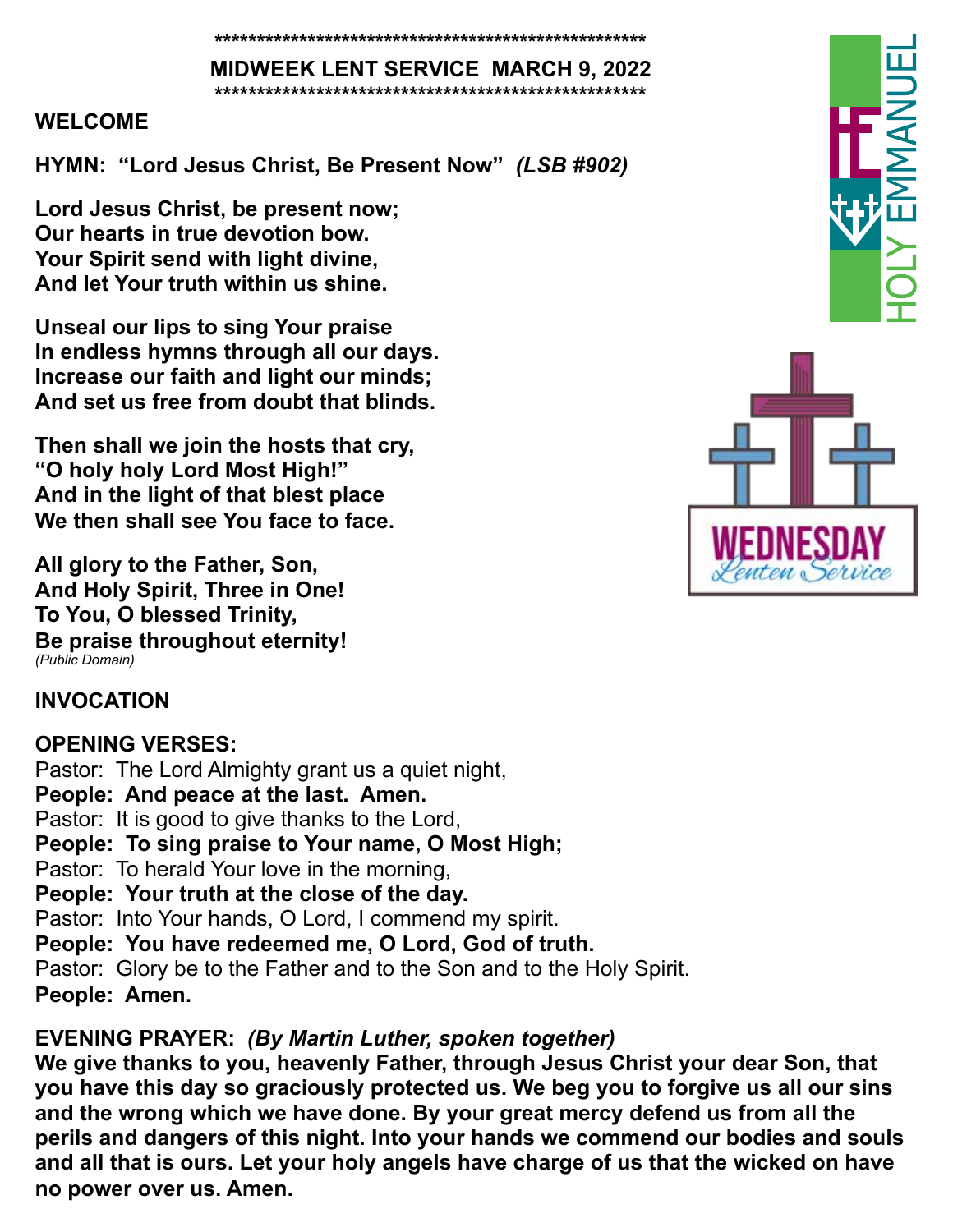#### **THE PASSION HISTORY READING**

**HYMN: "O God Forsake Me Not"** *(LSB #731)*

**O God, forsake me not! Your gracious presence lend me; Lord, lead Your helpless child; Your Holy Spirit send me That I my course may run. O be my light, my lot, My staff, my rock, my shield-O God, forsake me not!**

**O God, forsake me not! Take not Your Spirit from me; Do not permit the might Of sin to overcome me. Increase my feeble faith, Which You alone have wrought. O be my strength and pow'r-O God, forsake me not!**

**O God, forsake me not! Lord, I am Yours forever. O keep me strong in faith That I may leave You never. Grant me a blessed end When my good fight is fought; Help me in life and death-O God, forsake me not!** *(Public Domain)*

**SERMON: Lk 22:14-34 "The Upper Room: A Place of Grace"**

#### **OFFERING**

#### **PRAYERS**

#### **THE LORD'S PRAYER**

**People: Our Father who art in heaven, Hallowed be Thy name; Thy kingdom come; Thy will be done on earth as it is in heaven; Give us this day our daily bread; And forgive us our trespasses, as we forgive those who trespass against us; And lead us not into temptation; But deliver us from evil; For thine is the kingdom and the power and the glory forever and ever. Amen.**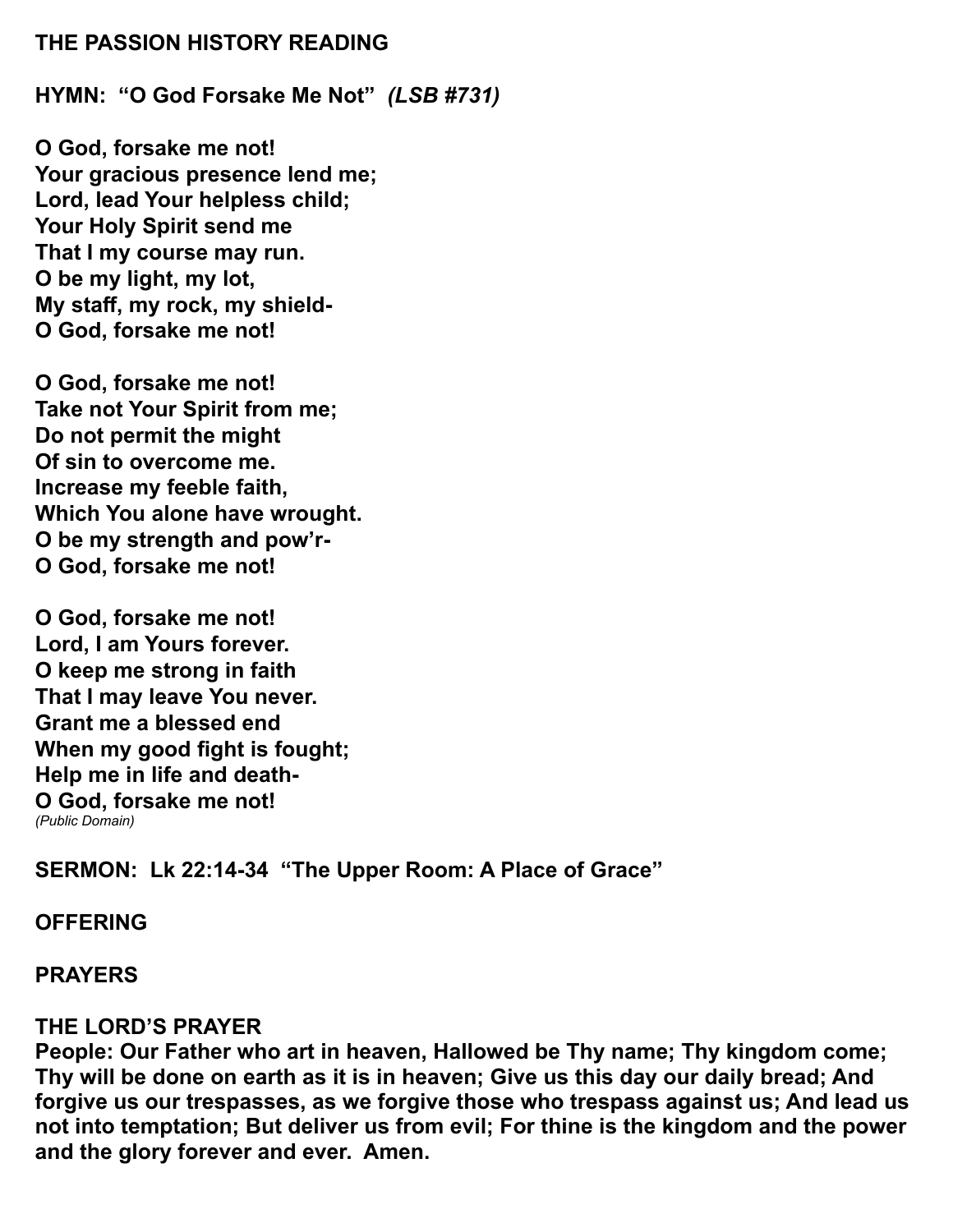## **BLESSING**

Pastor: The Lord be with you **People: And also with you.** Pastor: Let us bless the Lord. **People: Thanks be to God!** Pastor: The almighty and merciful Lord, **People: The Father, the Son, and the Holy Spirit,** Pastor: Bless us and preserve us. **People: Amen.** 

**HYMN: "Abide, O Dearest Jesus"** *(LSB #919)*

**Abide, O dearest Jesus, Among us with Your grace That Satan may not harm us Nor we to sin give place.**

**Abide with richest blessings Among us, bounteous Lord; Let us in grace and wisdom Grow daily through Your Word.**

**Abide with Your protection Among us, Lord, our strength, Lest world and Satan fell us And overcome at length.**

**Abide, O faithful Savior, Among us with Your love; Grant steadfastness and help us To reach our home above.**  *(Public Domain)*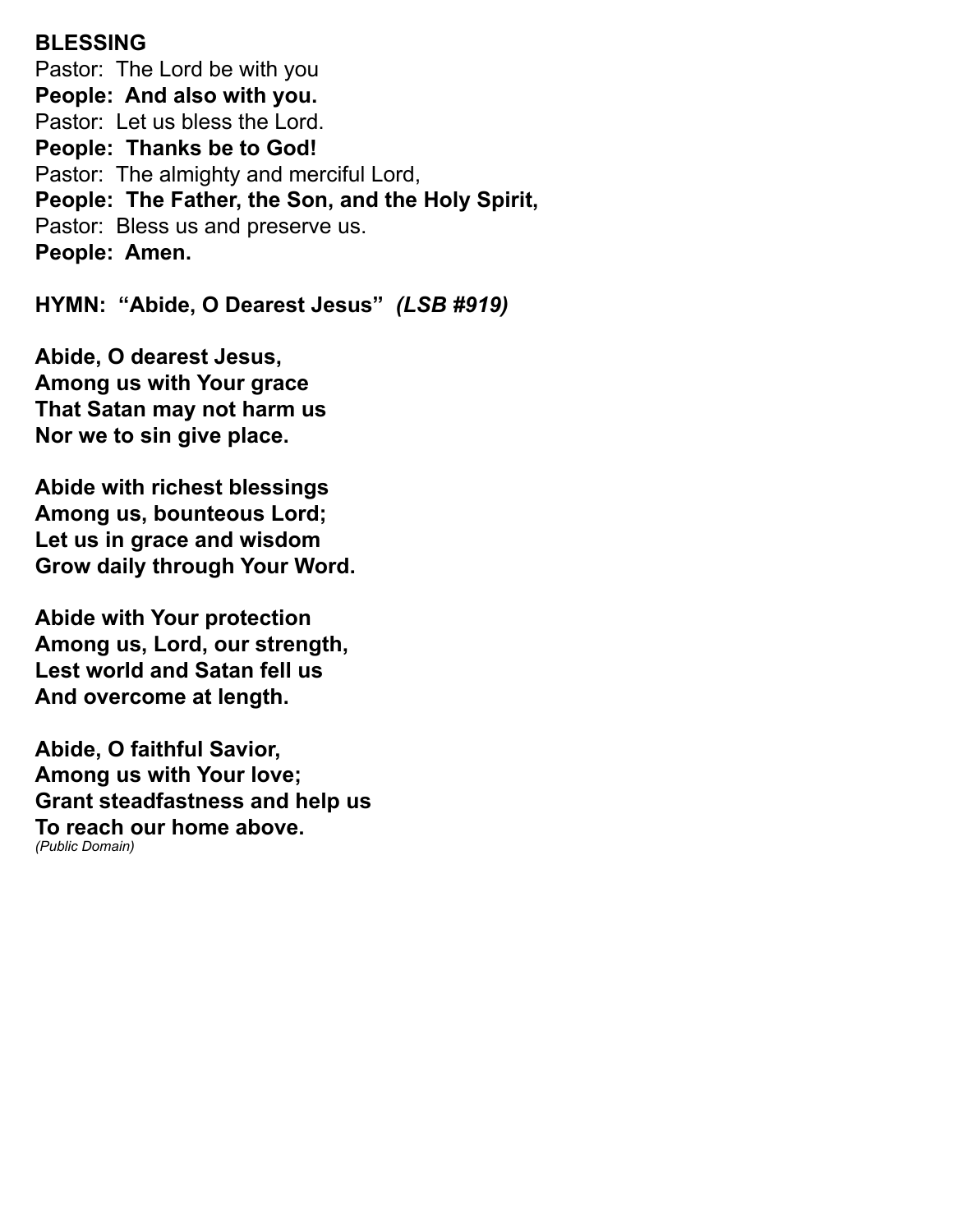## **Scripture References March 9, 2022**

## **Luke 22:14-15**

<sup>14</sup> When the hour came, Jesus and his apostles reclined at the table. <sup>15</sup> And he said to them, "I have eagerly desired to eat this Passover with you before I suffer.

## **Luke 22:21-23**

<sup>21</sup> But the hand of him who is going to betray me is with mine on the table. <sup>22</sup> The Son of Man will go as it has been decreed, but woe to that man who betrays him." <sup>23</sup> They began to question among themselves which of them it might be who would do this.

## **Luke 22:31-34**

 $31$  "Simon, Simon, Satan has asked to sift you as wheat.  $32$  But I have prayed for you, Simon, that your faith may not fail. And when you have turned back, strengthen your brothers." 33 But he replied, "Lord, I am ready to go with you to prison and to death." 34 Jesus answered, "I tell you, Peter, before the rooster crows today, you will deny three times that you know me."

### **Luke 22:24**

 $24$  Also a dispute arose among them as to which of them was considered to be greatest.

### **Luke 22:25-30**

 $25$  Jesus said to them, "The kings of the Gentiles lord it over them; and those who exercise authority over them call themselves Benefactors. <sup>26</sup> But you are not to be like that. Instead, the greatest among you should be like the youngest, and the one who rules like the one who serves. <sup>27</sup> For who is greater, the one who is at the table or the one who serves? Is it not the one who is at the table? But I am among you as one who serves. <sup>28</sup> You are those who have stood by me in my trials. <sup>29</sup> And I confer on you a kingdom, just as my Father conferred one on me, <sup>30</sup> so that you may eat and drink at my table in my kingdom and sit on thrones, judging the twelve tribes of Israel.

### **Romans 5:8**

 $^{\rm 8}$ ...God demonstrates his own love for us in this: While we were still sinners, Christ died for us.

### **Luke 22:16**

<sup>16</sup> For I tell you, I will not eat it again until it finds fulfillment in the kingdom of God."

#### **Luke 22:19,20**

 $19$  And he took bread, gave thanks and broke it, and gave it to them, saying, "This is my body given for you; do this in remembrance of me." <sup>20</sup> In the same way, after the supper he took the cup, saying, "This cup is the new covenant in my blood, which is poured out for you.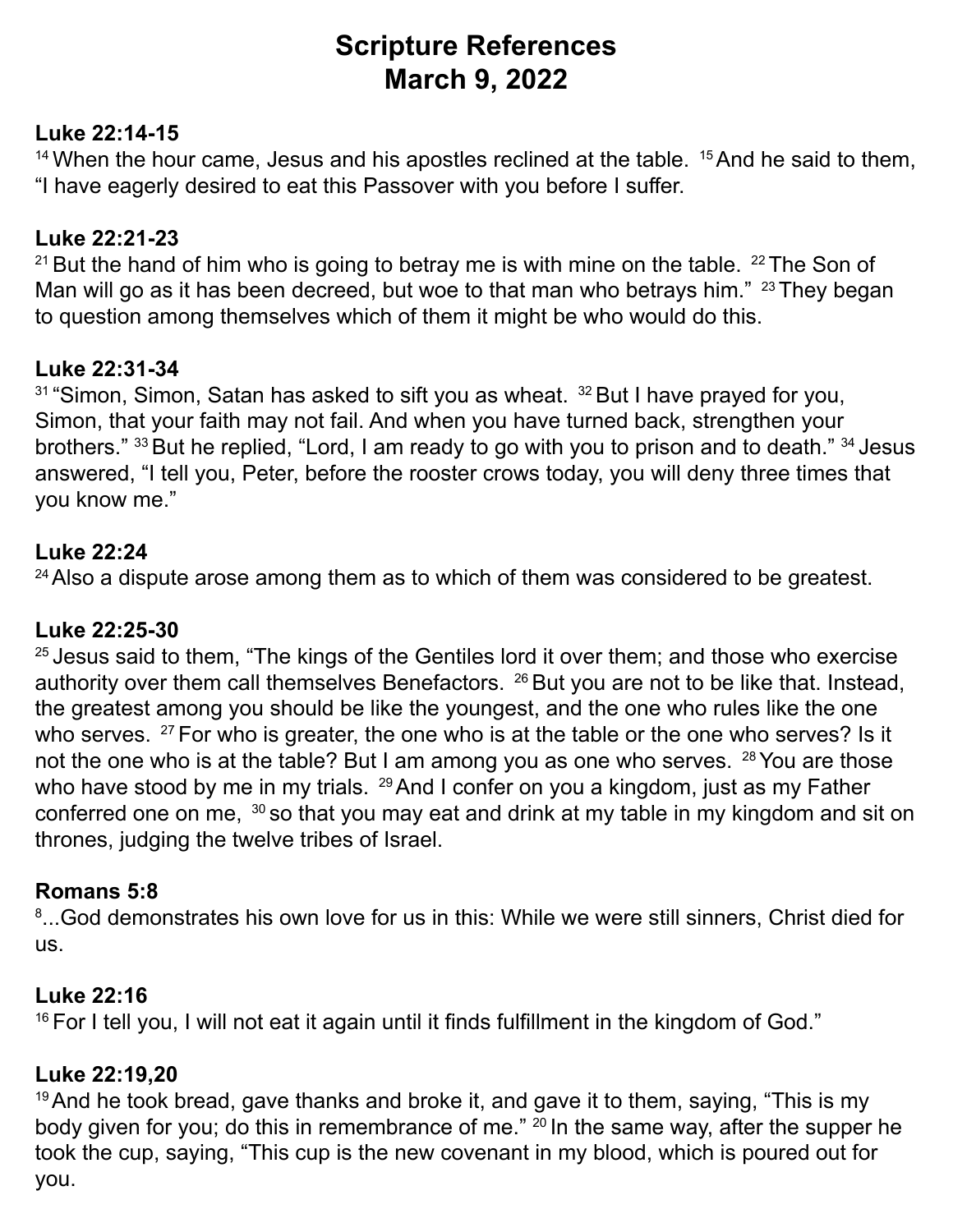#### **LENT I: MIDWEEK MEDITATIONS MAR 9, 2022 Luke 22:14-34 "The Upper Room: A Place of Grace"**

*14 When the hour came, Jesus and his apostles reclined at the table. 15 And he said to them, "I have eagerly desired to eat this Passover with you before I suffer. 16 For I tell you, I will not eat it again until it finds fulfillment in the kingdom of God."* 

*<sup>17</sup>After taking the cup, he gave thanks and said, "Take this and divide it among you. 18 For I tell you I will not drink again of the fruit of the vine until the kingdom of God comes."* 

*<sup>19</sup>And he took bread, gave thanks and broke it, and gave it to them, saying, "This is my body given for you; do this in remembrance of me."* 

*<sup>20</sup>In the same way, after the supper he took the cup, saying, "This cup is the new covenant in my blood, which is poured out for you. 21 But the hand of him who is going to betray me is with mine on the table. 22 The Son of Man will go as it has been decreed, but woe to that man who betrays him." <sup>23</sup>They began to question among themselves which of them it might be who would do this.* 

*24 Also a dispute arose among them as to which of them was considered to be greatest. <sup>25</sup>Jesus said to them, "The kings of the Gentiles lord it over them; and those who exercise authority over them call themselves Benefactors. 26 But you are not to be like that. Instead, the greatest among you should be like the youngest, and the one who rules like the one who serves. 27 For who is greater, the one who is at the table or the one who serves? Is it not the one who is at the table? But I am among you as one who serves. 28 You are those who have stood by me in my trials. 29 And I confer on you a kingdom, just as my Father conferred one on me, 30 so that you may eat and drink at my table in my kingdom and sit on thrones, judging the twelve tribes of Israel.* 

*<sup>31</sup>"Simon, Simon, Satan has asked to sift you as wheat. 32 But I have prayed for you, Simon, that your faith may not fail. And when you have turned back, strengthen your brothers." <sup>33</sup>But he replied, "Lord, I am ready to go with you to prison and to death." 34 Jesus answered, "I tell you, Peter, before the rooster crows today, you will deny three times that you know me."* 

1. Why wouldn't a criminal look forward to their last meal?

- 2. What attitude did Jesus have as he ate his last meal?
- 3. Why wasn't the meal itself anything to be excited about?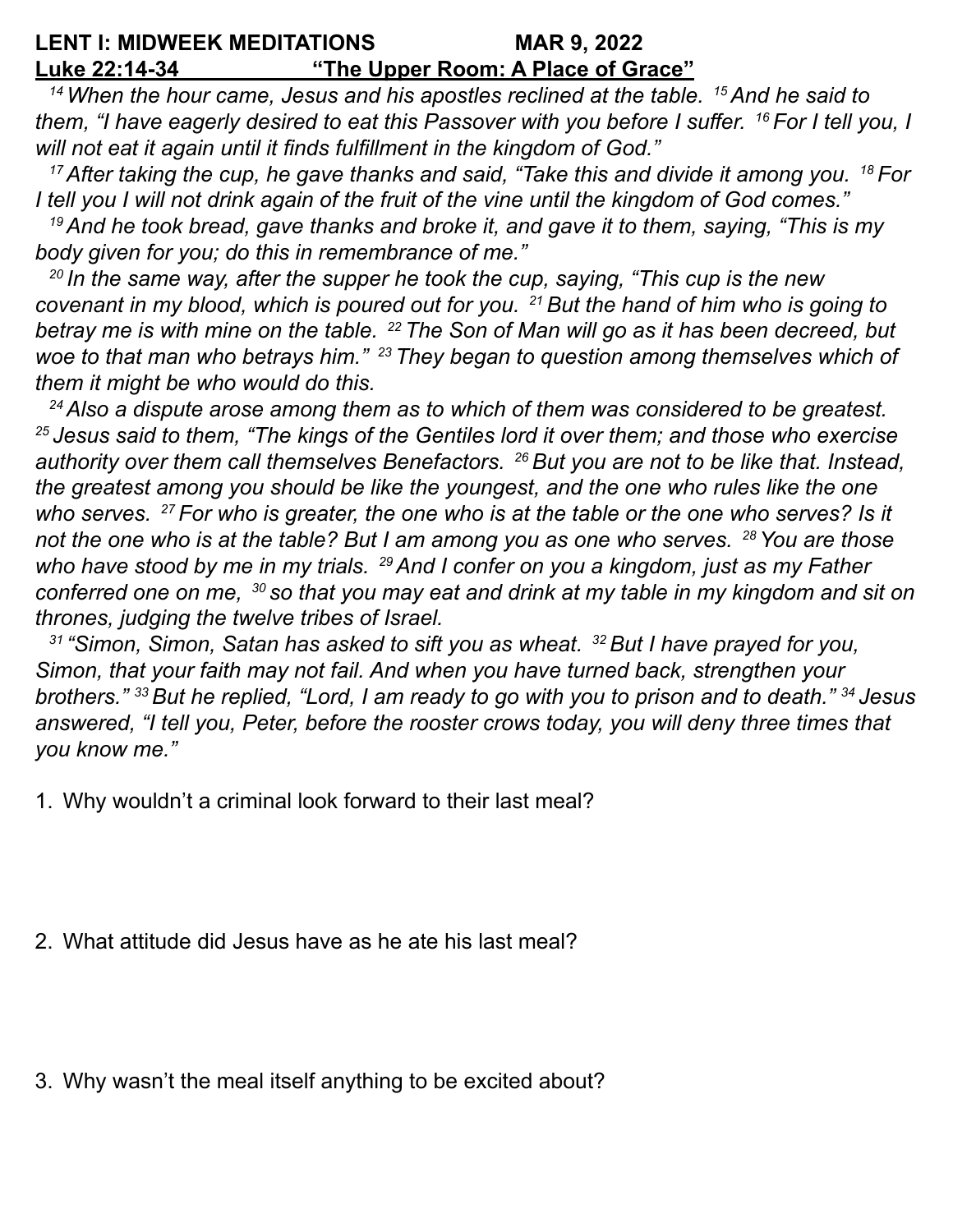- 4. What were the people like Jesus ate his last meal with?
- 5. Why was Jesus eager to eat this last meal with his disciples?
- 6. What makes our gathering in worship a place of grace?
- 7. What gives us a reason to thank Jesus in appreciation?
- 8. How are we a changed people?
- 9. What did Jesus' last meal with his disciples look forward to?
- 10. Why does Jesus change the Passover meal into the Lord's Supper for us?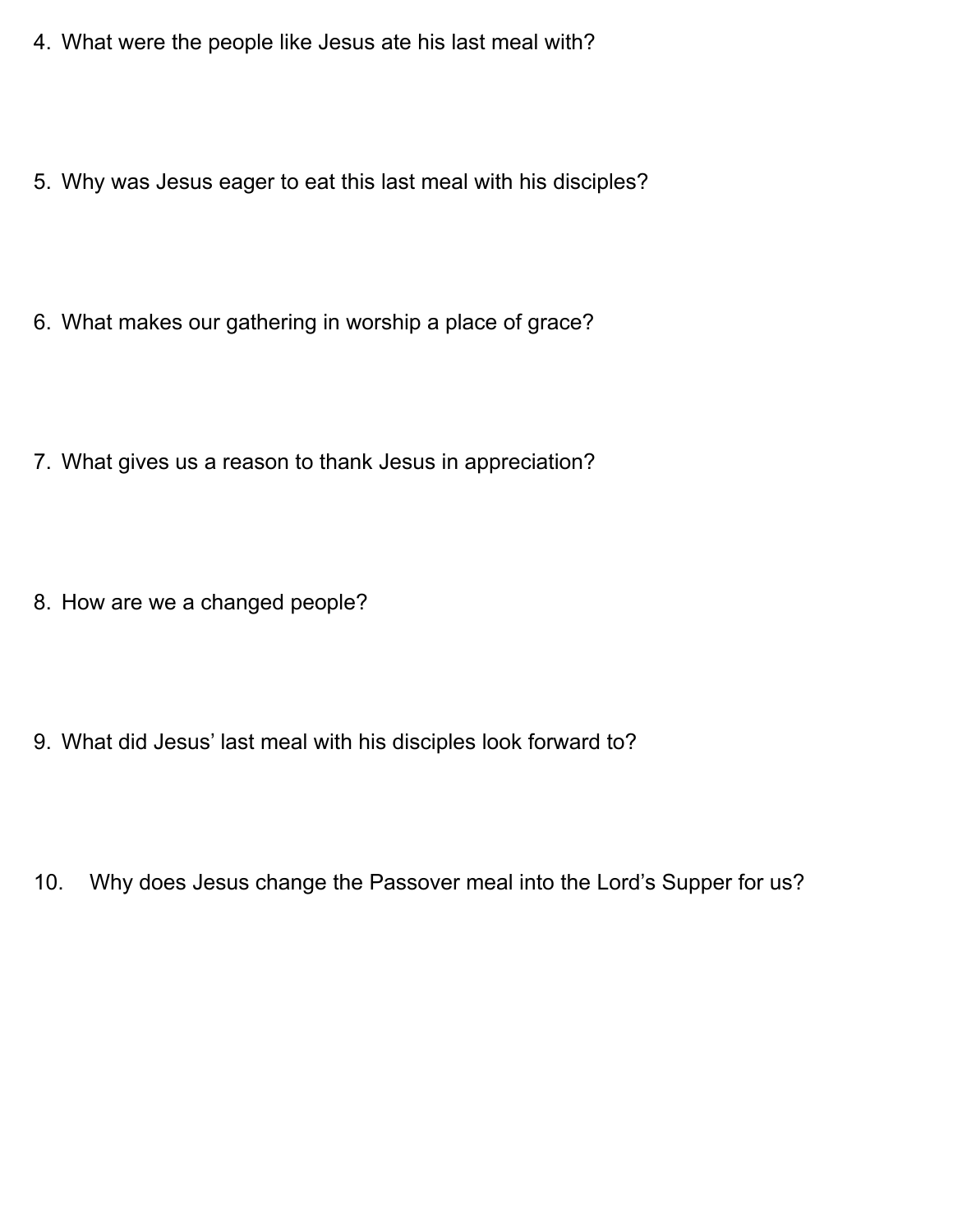



If you would like to order Easter flowers to decorate the sanctuary for Easter morning, please fill out the form below and send or bring it in with your check. Place orders and payments in the Easter Flower Folder on the counter in the Church Office. The flowers may be taken home on Easter Sunday, following the service.

Sunday, March  $27<sup>TH</sup>$  following the 9:30 Service is the last day to place your order. Mum (Lavender, Yellow or White) - \$9.00 Hydrangeas (Pink) - \$16.25 Easter Lily - \$9.00 Tulips (Red, Purple or Yellow)- \$8.50 12" Pansy Bowl (Mixed Colors) - \$16.00

 $\mathcal{L}_\text{max}$  (Red)  $\mathcal{L}_\text{max}$  (Red)  $\mathcal{L}_\text{max}$ 



VEAP has experienced an unprecedented level of support in ensuring we have basic food staples in our version of the staple of staples in our version of the staple of the staple of the staple of the staple of the state of t pantry, but there are many items we cannot easily procure. Note that financial contributions allow us to respond the most flexibly to changing needs. Every \$30 donated allows us to feed an individual for an<br>entire month entire month.  $\frac{1}{2}$  Pansy Bowl (Mixed Colors)  $\frac{1}{2}$ 

Please consider donating Personal care items. Shampoo, toothpaste, soap, shaving cream, toiletries.<br>'  $S$  .  $S$  and  $S$  ,  $S$  and  $S$  and  $S$  and  $S$  and  $S$  and  $S$  and  $S$  and  $S$  and  $S$  and  $S$  and  $S$  and  $S$  and  $S$  and  $S$  and  $S$  and  $S$  and  $S$  and  $S$  and  $S$  and  $S$  and  $S$  and  $S$  and  $S$  and  $S$  and  $S$  and

A donation bin is in the Narthex to place your donations. Items collected will be brought to VEAP March 31st.

Thank You Gayle Cedergren Holy Emmanuel VEAP Represenative



Starting on Ash Wednesday we are asking all members to spend 15 minutes of prayer each day, praying for our church. A general list of prayer needs will be provided.

*Prayers of The Righteous: The effectual fervent prayer of a righteous man availeth much. James 5:16.*

Let's seek God's face together.

Thank you, The Prayer Team